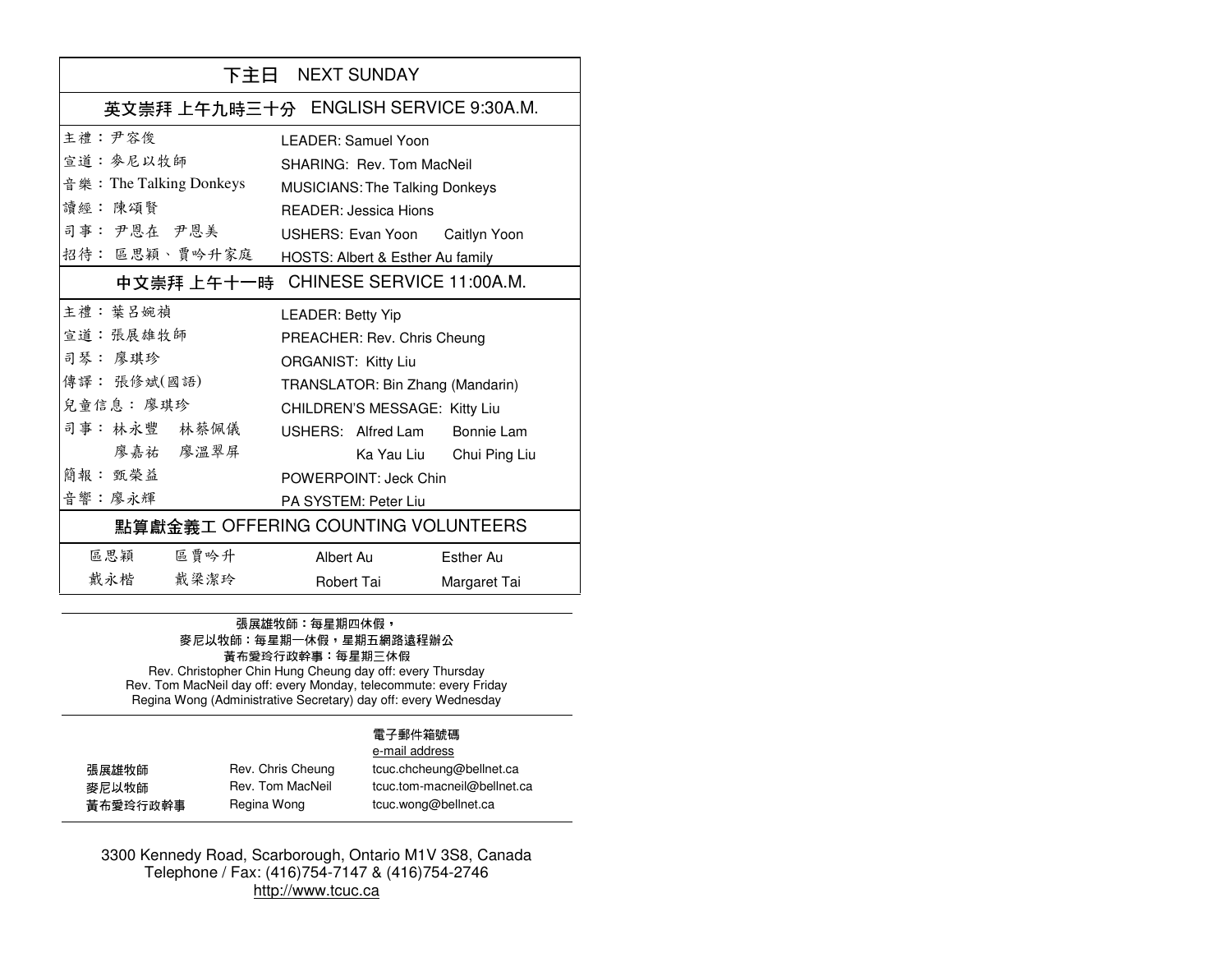# 感恩節主日聯合崇拜

## Thanksgiving Sunday Joint Service

二零一九年十月十三日上午十一時 October 13, <sup>201</sup> 9 at 11:00a.m.

崇拜內容投射在大螢幕上,會眾請看字幕,選用合適之語言作回應。唱詩時如您可以的話, 請起立。後座有即時傳譯設備,有需要聽國語翻譯的會眾,請向司事索取聽筒。 Contents of Order of Service are projected on screen. Please follow the projection and use your most comfortable language for responses. For singing, please stand if you are able. Simultaneous translation into Mandarin is available, please obtain headphones from the ushers.

### 風琴序樂 ORGAN PRELUDE

## 聖詩

**言寺**<br>「 收成歌 」(普天頌讚第512首) "Come, Ye Thankful People, Come" (VU#516)

## 始禮啟應禱文 RESPONSIVE PRAYER OF APPROACH

- 啟: 來,以感恩的心敬拜上帝!
- One: Worship God with thanksgiving!

# 應: 上帝賜我們歡樂的歌曲。<br>All: Cod gives us joyful songs

- **All: God gives us joyful songs to sing.**
- 啟: 來,以感恩的心敬拜上帝!
- One: Worship God with thanksgiving!
- 應:上帝創造我們;我們屬於祂。我們是上帝的子民 。我們是上帝的子民,是個 信仰群體的成員。
- **All: God made us; we belong to God. We are the people of God, members of the faith community.**
- 啟: 來,以感恩的心敬拜上帝!
- One: Worship God with thanksgiving!
- 應: 上帝是至善的,我們毫無保留地事奉祂。祂的成就永遠<br>———————————————————— 長存。
- **All: We will serve God without holding back for God is good. God's fulfillment lasts forever.**
- 啟: 來,以感恩的心敬拜上帝!
- One: Worship God with thanksgiving!
- 應: 上帝欽命的耶穌餵養我眾心與靈;耶穌,生命之糧。<br>All: Cod's Choson One Josus foods mind and spirit: Josus
- **All: God's Chosen One Jesus feeds mind and spirit; Jesus is the bread of life.**

## 詩班獻詩

 CHOIR ANTHEM 「歌頌豐收之主」"Praise the Lord of Harvest" (by David Catherwood) 指揮:葉賜光 Conductor: Kenneth Yip 鋼琴:黃淑薇 Pianst: Grace Wong 電琴:黃布愛玲 Organist: Regina Wong 敲擊樂:廖琪珍 Percussion: Kitty Liu

## 互相問安

]安<br>我們奉主耶穌的名彼此問安,說:「願上帝的平安與你同在。」 We greet one another in Jesus' name saying "the Peace of God be with you".

## 讚頌

## SONG OF PRAISE

"God of Wonders" 英文崇拜讚美樂隊 Presented by: The Talking Donkeys

啟應文

## RESPONSIVE READING

詩篇第100篇 Psalm 100

兒童信息

## CHILDREN'S TIME

- 讀經
- 

 **SCRIPTURAL READINGS**<br>約翰福音6: 25-35 (以粵語讀出) John 6:25-35 (read in Cantonese)

宣道一

——<br>「血耶稣同活」 "Disciples Live in Relationship with Jesus" 「與耶穌同活」"Disciples Live in Relationship with Jesus"

### 讀經

 **AMM SCRIPTURAL READINGS**<br> **アンディアン SCRIPTURAL READINGS**<br>
Weremiah 29: 1, 4-7 (read in English)

## 宣道二

SERMON 2 「身處坎坷心被恩感」"Living with Gratitude in Exile"

## 聖詩

 HYMN 「大地風光歌」(普天頌讚第14首第1,2,4,5節) "For the Beauty of the Earth" (VU #226 vs1-4)

## 會務報告 ANNOUNCEMENTS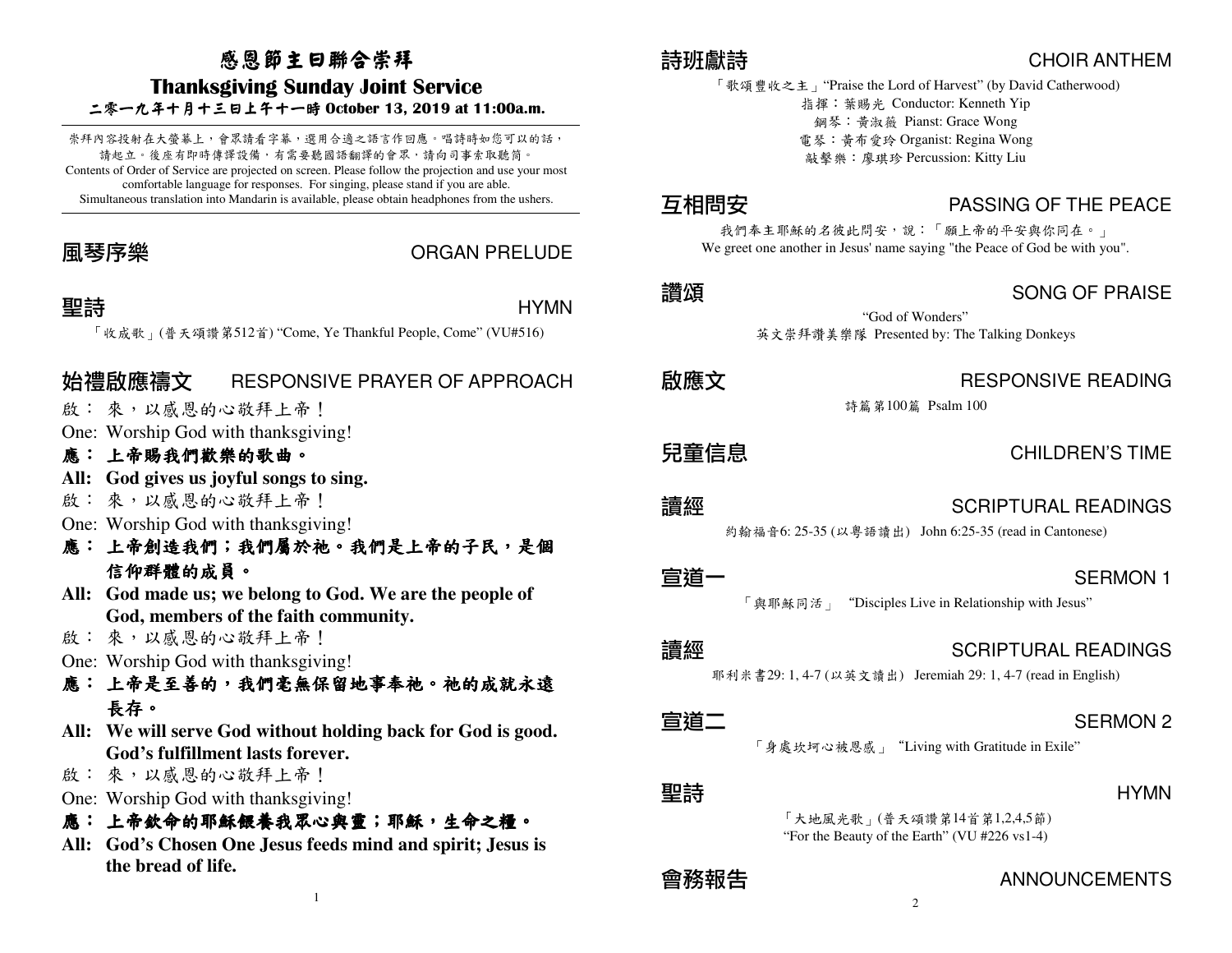### 奉獻

**篇<br>主日捐及感恩節特別捐 Sunday Offering & Thanksgiving Special Offering**<br>コンピュール Special Offering

### 奉獻禱文

### OFFERTORY PRAYER

## 眾:仁愛的上帝,祢把美麗鋪陳四周 把美麗鋪陳四周, 使我們眼睛得拭亮 使我們眼睛得拭亮,而報以感恩的目光 ,而報以感恩的目光。為朋友和家人帶來關愛生活,我們高呼感謝。<br>其权如止合之道长云我們,叭叫我們切實質公 基督把生命之道指示我們,吩咐我們切實篤行。<br>这是些具我們對上我的贈成因相似以言曰意。 這奉獻是我們對上帝祢豐盛恩福的欣喜回應,<br>エ加始始禮始婚弟ヨ右,乃與右愛亜丛(八喜 不把祢的禮物據為己有,乃奧有需要的人分享。阿們。<br>Loving Cod. our eves sporkle with thanksgiving for the

 **All: Loving God, our eyes sparkle with thanksgiving for the beauty that surrounds us. Our voices resound with thanksgiving for friends and family who are well-loved by us.** 

 **Our living proclaims with enthusiasm the way Christ has made clear to us. Our giving is a joyful response to You, our abundantly gracious God.** 

 **We will not keep it "in the family," but will reach out with our offerings of thanks to touch the needy ones of our world for good. Amen.** 

## 為世界禱求 PRAYERS FOR THE WORLD

請按照螢幕打出的禱文回應Please follow the screen to response throughout the prayer.

### 聖詩

**BENEDICTION** 

**こそ)<br>- アランドの CLOSING HYMN**<br>「稱謝歌」(普天頌讚第20首) "All People That on Earth Do Dwell" (VU#822)

3

### 祝福

啟: 上帝啊,感謝祢。

One: Thanksgiving to You, O God.

- 應: 我們同心感謝榮耀的創造主。<br>※※※※※※※※※※■以群聯郎!
	- 為教會這保育我們的群體獻上感謝。
	- 為一句向我們挑戰的話獻上感謝。
	- 為耶穌,上帝的道獻上感謝。<br>\*\*\*常眼之怀仏长之敗し式甜
	- 為祢賞賜永恆的指望獻上感謝。
- **All: Thanksgiving for a glorious Creator, thanksgiving for a community that sustains us, thanksgiving for a word to challenge us, thanksgiving for Jesus, the Way for us, thanksgiving for Your eternal Hope!**
- 啟: 仁愛,喜樂,滿載關懷的上帝,
- One: O loving, joyful, and careful God,
- 應:我們感謝祢!阿們。
- **All: Thank You! Amen.**

### 謝飯禱告

音響:陳建江

### 主禮:杜國豪 Leader: Wilson To 宣道一:麥尼以牧師 Sermon 1: Rev'd Tom MacNeil 宣道二:張展雄牧師 Sermon 2: Rev'd Chris Cheung 電琴:葉賜光 Organist: Kenneth Yip 獻唱:詩班 英文崇拜讚美樂隊 獻唱:詩班 英文崇拜讚美樂隊 Musicians: Choir The Talking Donkeys<br>兒童信息:參尼以牧師 Children's Time: Rev'd Tom MacNeil 讀經(粵語):梁杜敏儀 Cantonese Reader: Loretta Leung 讀經(英文):尹恩美 English Reader: Caitlyn Yoon 翻譯(國語): 梁玉雲 Mandarin Translator: Grace Leung 司事:李國基梁杜敏儀 Ushers: Henry Lee Loretta Leung<br>劉黃寶娟 John Tsang Wendy Lau 曾約翰 劉黃寶娟 John Tsang Wendy Lau 簡報:鍾國榮**榮 林銘輝 PowerPoint: Alfred Chung Matthew Lum**<br>反要必升 載汲潔**公 DDT Preparation: Esther Au Margaret Tai** 簡報預備:區賈吟升 戴梁潔玲 +升 戴梁潔玲 PPT Preparation: Esther Au Margaret Tai<br>廖永輝 Sound System: Kin Chan Peter Liu

Sound System: Kin Chan

# 本主日獻花 DONATIONS FOR SUNDAY FLOWERS :<br>、

廖玉芬記念父親廖基齡,母親廖歐美珍,姐姐廖玉梅,廖玉卿黃德銘、布愛玲家庭記念父親黃恩榮,布從善,母親黃梁美蓮

4

# <u>本主日獻刊 DONATIONS FOR SUNDAY BULLETIN</u> :<br>.

黃詠庭、詠園記念舅父布恩華

# TABLE GRACE

## 殿樂 POSTLUDE